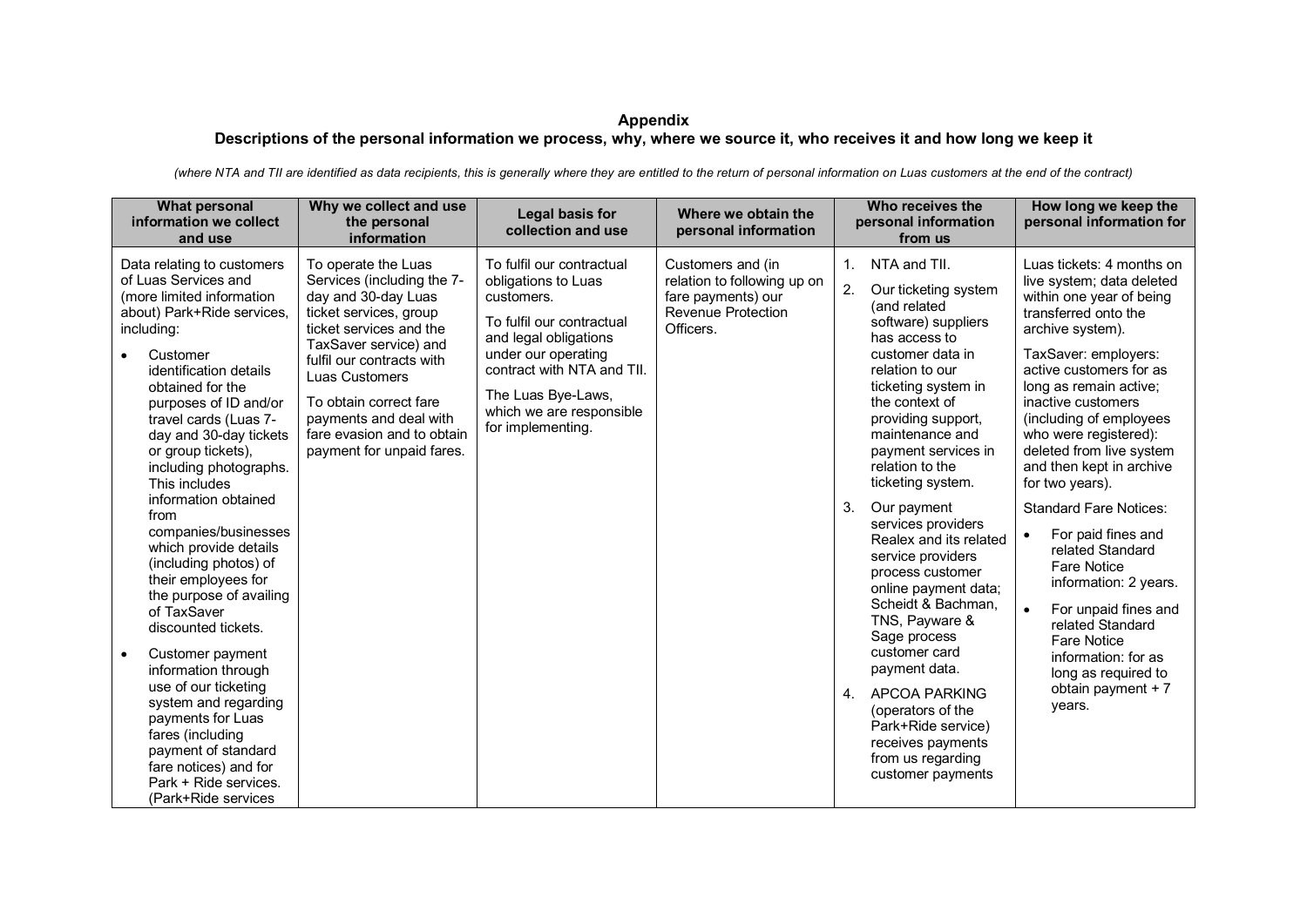| <b>What personal</b><br>information we collect<br>and use                                                                                                                                                                                                                                                                                                                                               | Why we collect and use<br>the personal<br>information | Legal basis for<br>collection and use                                                                                                                                                                                                                                                | Where we obtain the<br>personal information                          | Who receives the<br>personal information<br>from us                                                                                                                                                  | How long we keep the<br>personal information for                                                                                                                                                                                                              |
|---------------------------------------------------------------------------------------------------------------------------------------------------------------------------------------------------------------------------------------------------------------------------------------------------------------------------------------------------------------------------------------------------------|-------------------------------------------------------|--------------------------------------------------------------------------------------------------------------------------------------------------------------------------------------------------------------------------------------------------------------------------------------|----------------------------------------------------------------------|------------------------------------------------------------------------------------------------------------------------------------------------------------------------------------------------------|---------------------------------------------------------------------------------------------------------------------------------------------------------------------------------------------------------------------------------------------------------------|
| are provided by a<br>separate company,<br>APCOA PARKING,<br>but users can make<br>payment for their<br>parking using Luas<br>ticket machines, and<br>we have access to the<br><b>APCOA PARKING</b><br>system.)                                                                                                                                                                                          |                                                       |                                                                                                                                                                                                                                                                                      |                                                                      | made at Luas<br>ticketing machines.                                                                                                                                                                  |                                                                                                                                                                                                                                                               |
| Note: If customers apply<br>for and obtain Leap cards<br>or Student Leap cards<br>directly through retail<br>outlets or from<br>www.leapcard.ie or<br>www.studentleapcard.ie; or<br>if Park+Ride customers<br>register directly with the<br>Park+Ride service, then<br>we do not obtain this<br>information from the<br>providers of these<br>services. They are<br>separate data controllers to<br>us. |                                                       |                                                                                                                                                                                                                                                                                      |                                                                      |                                                                                                                                                                                                      |                                                                                                                                                                                                                                                               |
| Contact details for<br>subscribing Luas<br>customers, including email<br>address and mobile<br>number.<br>This includes personal<br>information provided by<br>individuals who register for<br>an account on www.luas.ie<br>to be updated with offers                                                                                                                                                   | To market Luas Services<br>to subscribers.            | Consent (where the<br>person is not an existing<br>customer and has chosen<br>to positively opt-in to<br>receive marketing<br>communications).<br>"Soft opt-in" (legitimate<br>interests) as permitted<br>under the ePrivacy<br>Regulations 2011, where<br>the person is an existing | The individuals to whom<br>we marketing, including<br>our customers. | NTA and TII.<br>1.<br>2.<br>Salesforce, which<br>assists us in<br>managing our<br>customer information.<br>Poppulo, which<br>3.<br>assists us in sending<br>e-zines to subscribing<br>Luas customers | For as long as the person<br>remains subscribed to the<br>service.<br>For unsubscribers:<br>customers via<br>unsubscribe option at the<br>bottom of email (through<br>Poppulo), their contact<br>details are removed from<br>our contact list<br>immediately. |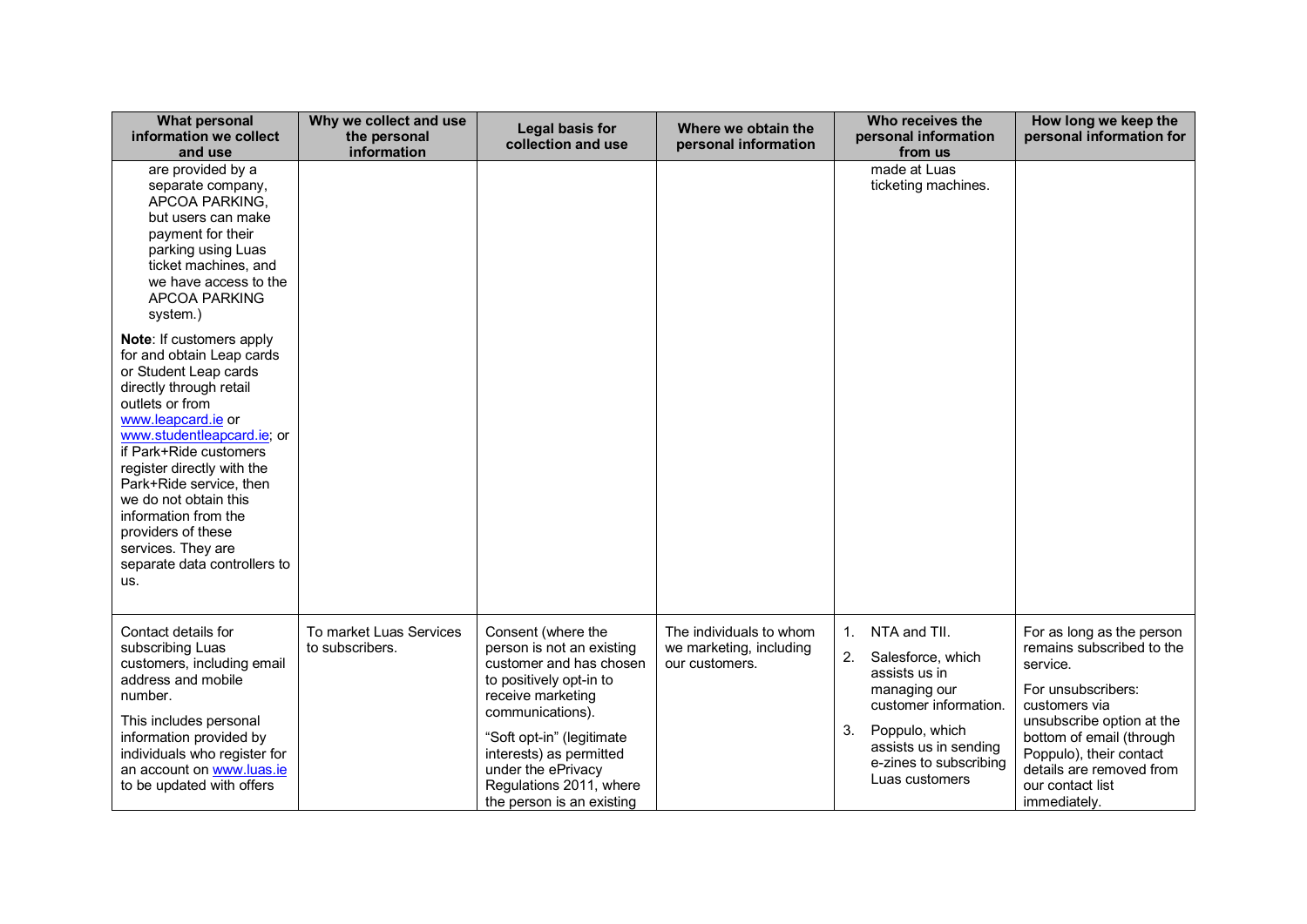| <b>What personal</b><br>information we collect<br>and use                                                                                                                                                                                                                                                                                                                                                                                                                                           | Why we collect and use<br>the personal<br>information                                                                                                                                                                                                                                                                                                                                                              | Legal basis for<br>collection and use                                                                                                                                                                                                                                                                                                                                                                                                                                                                                                     | Where we obtain the<br>personal information                                                                                                      | Who receives the<br>personal information<br>from us                                                                                                                                                                                                                                                                                                                                                                                                                                                                                                                                                                                                                           | How long we keep the<br>personal information for                                                                                                                                                                                                                                                                                                                                                                                                                                                                                                                                                                                                  |
|-----------------------------------------------------------------------------------------------------------------------------------------------------------------------------------------------------------------------------------------------------------------------------------------------------------------------------------------------------------------------------------------------------------------------------------------------------------------------------------------------------|--------------------------------------------------------------------------------------------------------------------------------------------------------------------------------------------------------------------------------------------------------------------------------------------------------------------------------------------------------------------------------------------------------------------|-------------------------------------------------------------------------------------------------------------------------------------------------------------------------------------------------------------------------------------------------------------------------------------------------------------------------------------------------------------------------------------------------------------------------------------------------------------------------------------------------------------------------------------------|--------------------------------------------------------------------------------------------------------------------------------------------------|-------------------------------------------------------------------------------------------------------------------------------------------------------------------------------------------------------------------------------------------------------------------------------------------------------------------------------------------------------------------------------------------------------------------------------------------------------------------------------------------------------------------------------------------------------------------------------------------------------------------------------------------------------------------------------|---------------------------------------------------------------------------------------------------------------------------------------------------------------------------------------------------------------------------------------------------------------------------------------------------------------------------------------------------------------------------------------------------------------------------------------------------------------------------------------------------------------------------------------------------------------------------------------------------------------------------------------------------|
| and information ("Sign up<br>for Info & Promos").                                                                                                                                                                                                                                                                                                                                                                                                                                                   |                                                                                                                                                                                                                                                                                                                                                                                                                    | customer or we are<br>sending B2B marketing<br>communications.                                                                                                                                                                                                                                                                                                                                                                                                                                                                            |                                                                                                                                                  |                                                                                                                                                                                                                                                                                                                                                                                                                                                                                                                                                                                                                                                                               | For customers who notify<br>that they wish to<br>unsubscribe from email<br>alerts via info@luas.ie<br>(through Salesforce):<br>within 30 days (removal is<br>manual).                                                                                                                                                                                                                                                                                                                                                                                                                                                                             |
| Data relating to customer<br>feedback, queries and<br>customer complaints<br>received via our Customer<br>Call Centre, via email, as<br>communicated to our staff.<br>via customer feedback<br>forums, customer<br>satisfaction surveys, from<br>Luas social media<br>accounts (Facebook and<br>Twitter) and from other<br>communications from<br>customers. This data<br>includes customer names<br>and contact details and<br>details of the incident or<br>issue experienced by the<br>customer. | To deal with customer<br>complaints and queries<br>and to correct and/or<br>improve Luas Services;<br>To take action in relation<br>to incidents (e.g. anti-<br>social behaviour or<br>criminal behaviour) on the<br>Luas or at Luas stops,<br>including if the customer<br>is required to provide<br>evidence as part of the<br>follow-up. This can<br>include legal action<br>and/or reporting to the<br>Gardai. | To fulfil our contractual<br>and legal obligations<br>under our operating<br>contract with NTA and TII.<br>The Luas Bye-Laws,<br>which we are responsible<br>for implementing (in the<br>context of complaints that<br>relate to breaches of the<br>Bye-Laws).<br>Our legitimate interests in<br>dealing with and resolving<br>complaints, in correcting<br>and/or improving Luas<br>Services and in protecting<br>our rights and business.<br>Legal obligations in the<br>context of crime reporting<br>and assistance to the<br>Gardai. | Customers (directly or via<br>information relayed to our<br>contractors.<br>Our CCTV system (if a<br>reported incident needs<br>to be verified). | NTA and TII.<br>$1_{\cdot}$<br>2.<br>Salesforce, which is<br>the system we use to<br>record the customer<br>feedback, queries<br>and complaints and<br>the actions taken.<br>3.<br>Our CCTV service<br>provider, CCTV<br>Ireland, to assist us in<br>converting the CCTV<br>camera footage to a<br>viewable format.<br>4.<br>The Gardai, to the<br>extent that any<br>customer<br>communication<br>involves the reporting<br>of a crime.<br>(To the extent that<br>customer information is<br>relayed by those<br>customers via our Luas<br>social media accounts<br>(Facebook and Twitter),<br>note that Facebook and<br>Twitter are also data<br>controllers in relation to | Recordings of calls<br>$\bullet$<br>are kept for 28 days,<br>then archived for 3<br>years.<br>Staff notebooks<br>which are used to<br>keep notes about the<br>calls are kept for 6<br>months in live files<br>are then archived for<br>one year.<br>Postal queries: the<br>$\bullet$<br>letter is held in live<br>files for 4 months,<br>and then archived for<br>one year.<br>For queries and<br>complaints received<br>via our websites and<br>by email: we keep for<br>one month and then<br>we delete.<br>If any queries or<br>$\bullet$<br>complaints are<br>escalated for<br>investigation and<br>action, details about<br>the complaint or |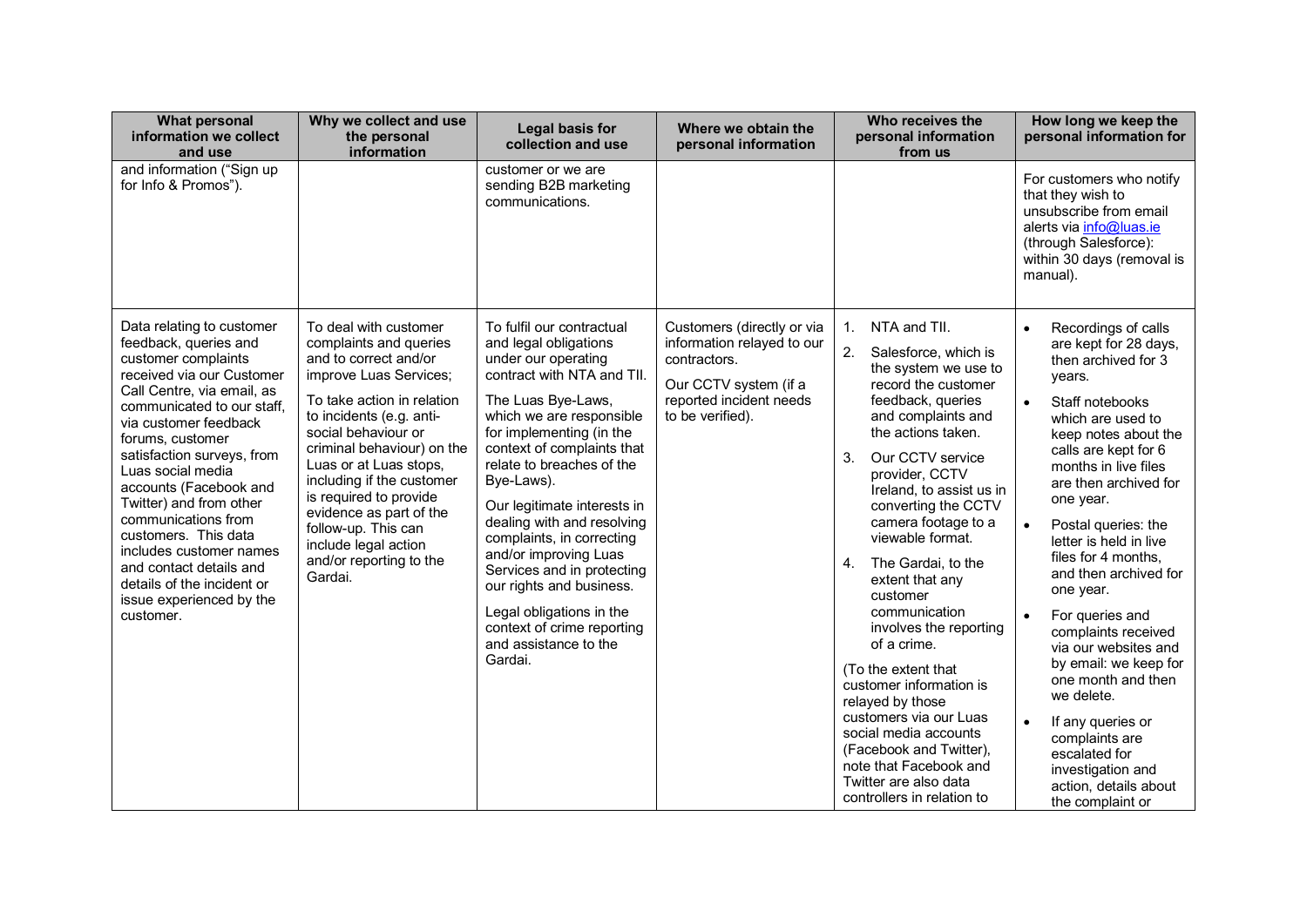| <b>What personal</b><br>information we collect<br>and use                                                                                                                                                                                                                                                                                                                                                                                                                                                                            | Why we collect and use<br>the personal<br>information                                                                                                                                   | Legal basis for<br>collection and use                                                                                                                                                                                                                                                            | Where we obtain the<br>personal information | Who receives the<br>personal information<br>from us           | How long we keep the<br>personal information for                                                                                                                                      |
|--------------------------------------------------------------------------------------------------------------------------------------------------------------------------------------------------------------------------------------------------------------------------------------------------------------------------------------------------------------------------------------------------------------------------------------------------------------------------------------------------------------------------------------|-----------------------------------------------------------------------------------------------------------------------------------------------------------------------------------------|--------------------------------------------------------------------------------------------------------------------------------------------------------------------------------------------------------------------------------------------------------------------------------------------------|---------------------------------------------|---------------------------------------------------------------|---------------------------------------------------------------------------------------------------------------------------------------------------------------------------------------|
|                                                                                                                                                                                                                                                                                                                                                                                                                                                                                                                                      |                                                                                                                                                                                         |                                                                                                                                                                                                                                                                                                  |                                             | the personal data<br>processed by them on<br>these accounts.) | query (and related<br>personal information)<br>is kept for as long as<br>takes to resolve<br>issue/incident and (if<br>applicable) deal with<br>legal claims or legal<br>proceedings. |
| Information about users of<br>the websites www.luas.ie<br>and<br>www.transdevireland.ie<br>and of the Luas App,<br>including where<br>users/customers or their<br>employers register for<br>services directly provided<br>on the www.luas.ie website<br>(e.g. the TaxSaver<br>service). Note: the Leap<br>card websites<br>(www.leapcard.ie and<br>www.studentleapcard.ie<br>and the Park+Ride website<br>are independent of<br>Transdev Ireland and are<br>operated by the National<br>Transport Authority and by<br>APCOA PARKING. | To better understand<br>what users/customers are<br>interested in with regard<br>to Luas Services, and to<br>improve our website and<br>the information and<br>services provided on it. | Customer consent (based<br>on the cookie notice<br>provided on the<br>homepage of our<br>website).<br>Our legitimate interests in<br>understanding the<br>interests and<br>requirements of users of<br>our website, so that we<br>can improve the website<br>and the services provided<br>on it. | Customers.                                  | NTA and TII.<br>1 <sub>1</sub>                                | No longer than 2 years.                                                                                                                                                               |
| In relation to the websites<br>at www.luas.ie and<br>www.transdevireland.ie,<br>we use cookies to obtain<br>information on the<br>browsing habits of users of<br>our website (being internet<br>log information and visitor<br>behaviour patterns).                                                                                                                                                                                                                                                                                  |                                                                                                                                                                                         |                                                                                                                                                                                                                                                                                                  |                                             |                                                               |                                                                                                                                                                                       |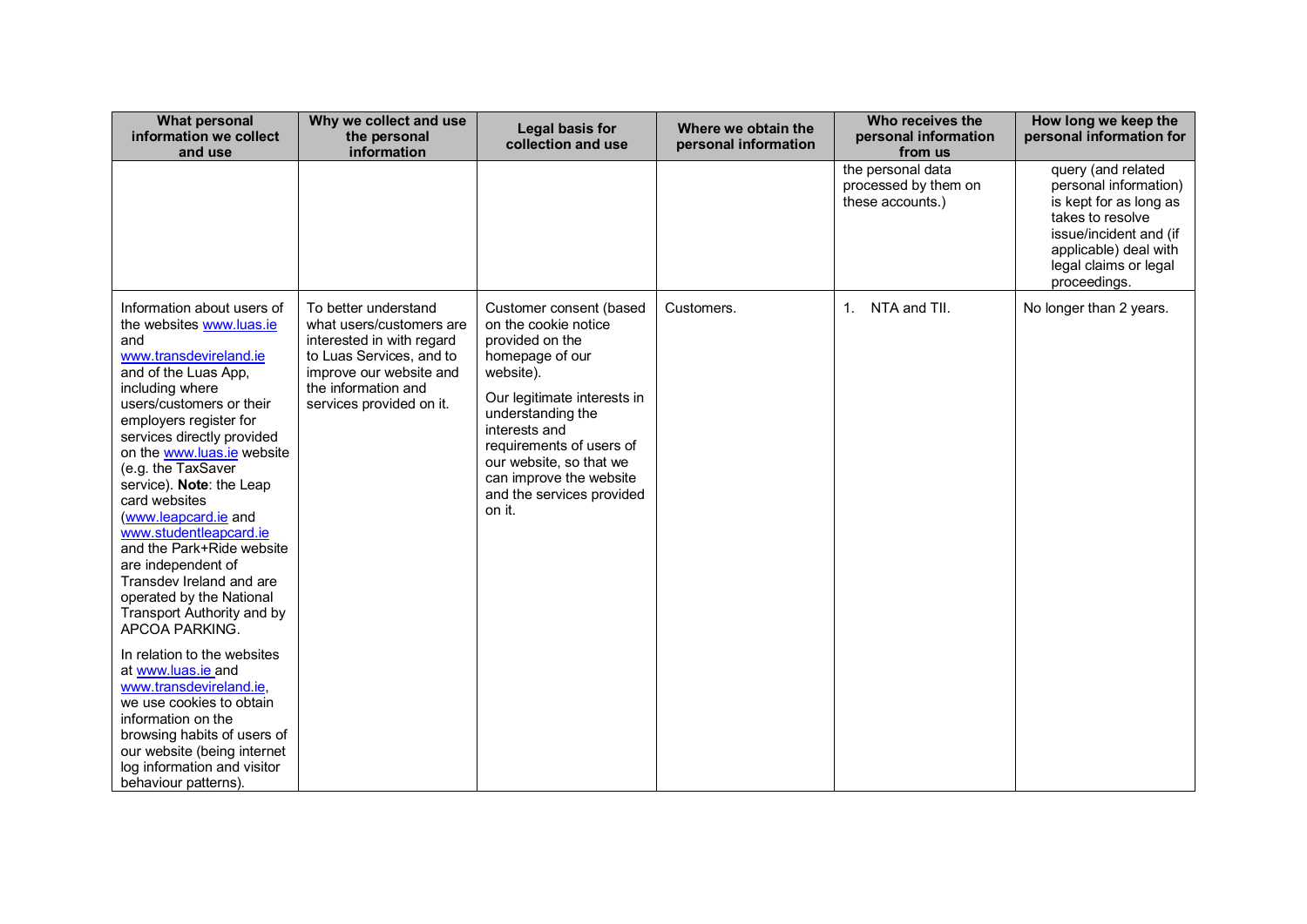| <b>What personal</b><br>information we collect<br>and use                                                      | Why we collect and use<br>the personal<br>information                                                                                                                                                                                                                                                                                                                                                       | Legal basis for<br>collection and use                                                                                                                                                                                                                                                                                                                                                                                   | Where we obtain the<br>personal information                                                                                                                   | Who receives the<br>personal information<br>from us                                                                                                                                                                                                                                                              | How long we keep the<br>personal information for                                                                                                                                                                                                                                                |
|----------------------------------------------------------------------------------------------------------------|-------------------------------------------------------------------------------------------------------------------------------------------------------------------------------------------------------------------------------------------------------------------------------------------------------------------------------------------------------------------------------------------------------------|-------------------------------------------------------------------------------------------------------------------------------------------------------------------------------------------------------------------------------------------------------------------------------------------------------------------------------------------------------------------------------------------------------------------------|---------------------------------------------------------------------------------------------------------------------------------------------------------------|------------------------------------------------------------------------------------------------------------------------------------------------------------------------------------------------------------------------------------------------------------------------------------------------------------------|-------------------------------------------------------------------------------------------------------------------------------------------------------------------------------------------------------------------------------------------------------------------------------------------------|
| Please see our Cookie<br>Notice on our website<br>homepage for more<br>information link.                       |                                                                                                                                                                                                                                                                                                                                                                                                             |                                                                                                                                                                                                                                                                                                                                                                                                                         |                                                                                                                                                               |                                                                                                                                                                                                                                                                                                                  |                                                                                                                                                                                                                                                                                                 |
| For Luas App customers<br>that use the 'Report'<br>feature: location data,<br>report form data, session<br>ID. | To<br>enable<br>accurate<br>identification, addressing<br>and tracking in real time:<br>• antisocial behaviour on<br>the Luas and/or at Luas<br>stops<br>• damage to Luas<br>property.<br>To optimise Luas app<br>features and enhance the<br>overall user experience.<br>To differentiate between<br>Luas app users, when<br>more than one user is<br>drafting a report via the<br>Luas App Report feature | To fulfil our<br>contractual<br>obligations<br>and<br>legal<br>under<br>operating<br>our<br>contract with NTA and TII.<br>Bye-Laws,<br>The<br>Luas<br>which we are responsible<br>for implementing.<br>To provide and improve<br>Luas App features. For<br>instance, to identify the<br>Luas tram service that the<br>user is travelling on and<br>populate corresponding<br>Luas tram details into the<br>Report form. | Location data: from the<br>Luas App customers<br>through in-app, opt-in<br>consent.<br>Report form data: Luas<br>app customer<br>Session ID: from Luas<br>App | NTA and TII via the Luas<br>Service<br>Delivery<br>Application.<br>Our service providers,<br>Dovetail Technologies<br>Ltd, and Transit9                                                                                                                                                                          | 60 days                                                                                                                                                                                                                                                                                         |
| CCTV footage, captured at<br>Luas stops and on Luas<br>trams, and at our office<br>premises.                   | For security purposes,<br>and to enable us to<br>investigate incidents (e.g.<br>accidents, anti-social<br>behaviour, property<br>damage and/or personal<br>injuries).                                                                                                                                                                                                                                       | To fulfil our contractual<br>and legal obligations<br>under our operating<br>contract with NTA and TII.<br>The Luas Bye-Laws,<br>which we are responsible<br>for implementing (in the<br>context of complaints that<br>relate to breaches of the<br>Bye-Laws).<br>Our legitimate interests in<br>investigate incidents (e.g.<br>accidents, anti-social                                                                  | From the CCTV footage<br>and recordings.                                                                                                                      | Salesforce, which is<br>1.<br>the system we use to<br>record the customer<br>feedback, queries<br>and complaints and<br>the actions taken.<br>2.<br>Transit9, via the<br>system provided by<br>them to assist in<br>recording incidents.<br>Our CCTV service<br>3.<br>provider, CCTV<br>Ireland, to assist us in | CCTV footage that<br>$\bullet$<br>does not reveal any<br>incident which is<br>required to be<br>investigated is<br>deleted within 28<br>days.<br>CCTV footage that<br>$\bullet$<br>reveals incidents<br>(including health &<br>safety-related<br>incidents or incidents<br>that could result in |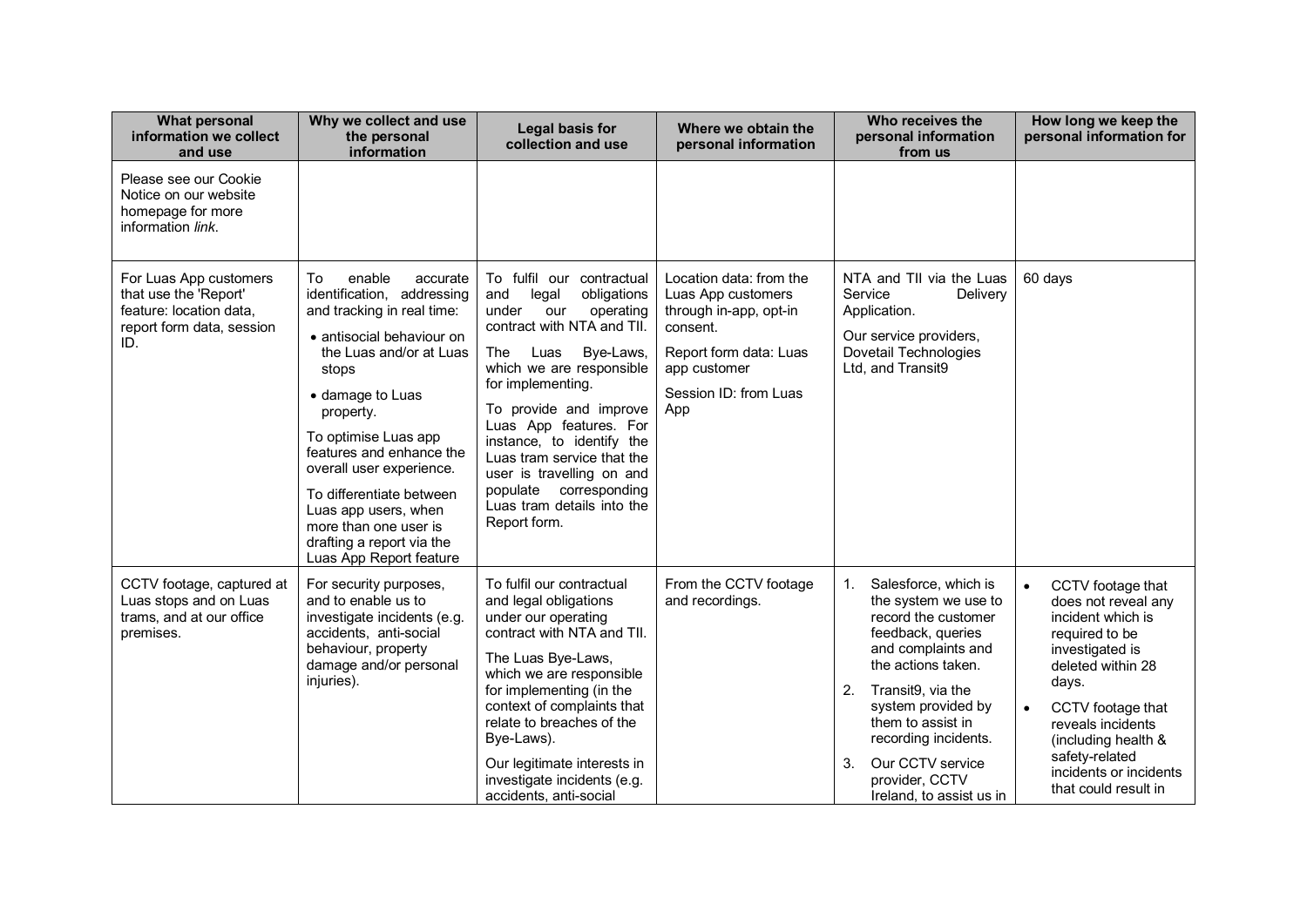| <b>What personal</b><br>information we collect<br>and use                                                                                                                                                                                                                                                                                                                                                     | Why we collect and use<br>the personal<br>information                                                                                                                                              | Legal basis for<br>collection and use                                                                                                                                                                                                                             | Where we obtain the<br>personal information                                                                                                                             | Who receives the<br>personal information<br>from us                                                                                                                                                                                                                                                                                                                                                                                                                                                                                                          | How long we keep the<br>personal information for                                                                                                                                                                       |
|---------------------------------------------------------------------------------------------------------------------------------------------------------------------------------------------------------------------------------------------------------------------------------------------------------------------------------------------------------------------------------------------------------------|----------------------------------------------------------------------------------------------------------------------------------------------------------------------------------------------------|-------------------------------------------------------------------------------------------------------------------------------------------------------------------------------------------------------------------------------------------------------------------|-------------------------------------------------------------------------------------------------------------------------------------------------------------------------|--------------------------------------------------------------------------------------------------------------------------------------------------------------------------------------------------------------------------------------------------------------------------------------------------------------------------------------------------------------------------------------------------------------------------------------------------------------------------------------------------------------------------------------------------------------|------------------------------------------------------------------------------------------------------------------------------------------------------------------------------------------------------------------------|
|                                                                                                                                                                                                                                                                                                                                                                                                               |                                                                                                                                                                                                    | behaviour, property<br>damage and/or personal<br>injuries) and in protecting<br>our rights and business.<br>Legal obligations in the<br>context of crime reporting<br>and assistance to the<br>Gardai.                                                            |                                                                                                                                                                         | converting the CCTV<br>camera footage to a<br>viewable format.<br>The Gardai, to the<br>4.<br>extent that any<br>customer<br>communication<br>involves the reporting<br>of a crime.                                                                                                                                                                                                                                                                                                                                                                          | civil or criminal<br>proceedings) is<br>retained for 10 years<br>(in compliance with<br>health & safety<br>legislation) or for as<br>long as required to<br>resolve the legal<br>claim, whichever<br>period is longer. |
| For texters to the Luas<br>Text Service, the texter's<br>mobile phone number and<br>the text they sent.<br>When we receive a text to<br>the Luas Text Service, we<br>may also check the CCTV<br>footage on the tram and/or<br>at the tram stop for the<br>time of the reported<br>incident, and this footage<br>may include footage of the<br>texter to the Luas Text<br>Service and it may identify<br>them. | To enable us to identify,<br>address, and track anti-<br>social behaviour on the<br>Luas or at Luas stops<br>and/or to identify,<br>address, and track<br>damage to Luas property<br>in real time. | For the sending to us of<br>the text and related<br>mobile number, this is<br>based on the texter's<br>consent.<br>Our further processing of<br>the information is based<br>on our legitimate interests<br>(see Purpose(s) of<br>Processing in this<br>Schedule). | The texter $+$ our own<br>CCTV footage.<br>(Note that our CCTV<br>footage may be<br>processed on our behalf<br>in certain limited<br>circumstances by CCTV<br>Ireland.) | NTA and TII.<br>$1_{-}$<br>2.<br>Our text service<br>provider, Neon<br>Communication<br>Solutions and<br>Transit9, to assist us<br>in operating the text<br>service.<br>Our CCTV service<br>3.<br>provider, CCTV<br>Ireland, to assist us in<br>converting the CCTV<br>camera footage to a<br>viewable format.<br>Depending on the<br>4.<br>nature of the incident,<br>we may be required<br>to pass the texter's<br>information to the<br>Gardaí, particularly if<br>the Gardaí are<br>investigating criminal<br>activity on the Luas<br>(or at Luas stops) | Texts received are<br>deleted within 60 days.                                                                                                                                                                          |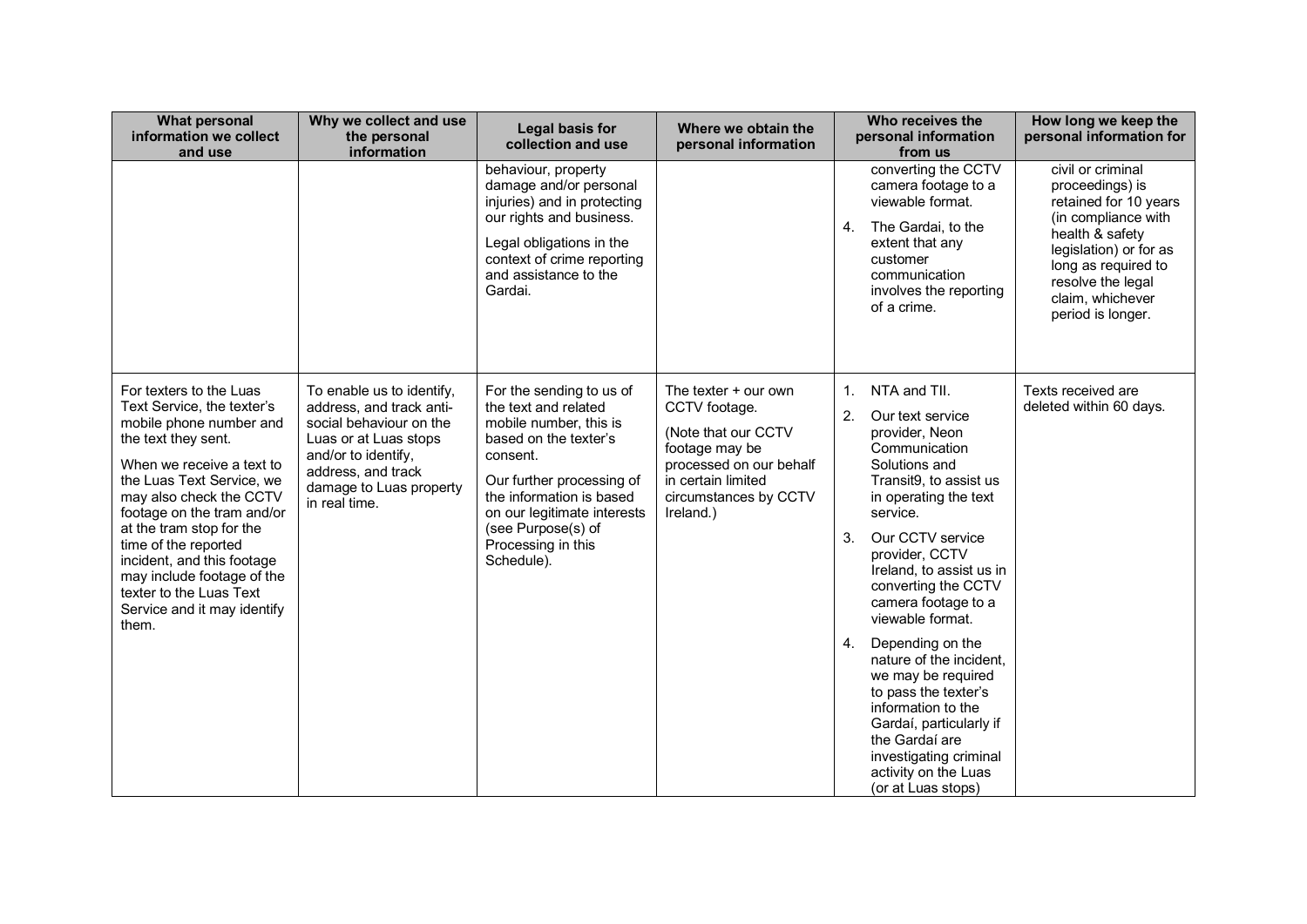| <b>What personal</b><br>information we collect<br>and use                                                                                                                                                                                                | Why we collect and use<br>the personal<br>information                                                                                                                                                     | Legal basis for<br>collection and use                                                                                                                                                                                                                                                                                                                                                                                                                                                                                                                            | Where we obtain the<br>personal information                                                                                                                      | Who receives the<br>personal information<br>from us                                                                                                                                                                                                                                                                                                                                                                                                                                  | How long we keep the<br>personal information for                                                                                                                                                                                                                                                                                                                                          |
|----------------------------------------------------------------------------------------------------------------------------------------------------------------------------------------------------------------------------------------------------------|-----------------------------------------------------------------------------------------------------------------------------------------------------------------------------------------------------------|------------------------------------------------------------------------------------------------------------------------------------------------------------------------------------------------------------------------------------------------------------------------------------------------------------------------------------------------------------------------------------------------------------------------------------------------------------------------------------------------------------------------------------------------------------------|------------------------------------------------------------------------------------------------------------------------------------------------------------------|--------------------------------------------------------------------------------------------------------------------------------------------------------------------------------------------------------------------------------------------------------------------------------------------------------------------------------------------------------------------------------------------------------------------------------------------------------------------------------------|-------------------------------------------------------------------------------------------------------------------------------------------------------------------------------------------------------------------------------------------------------------------------------------------------------------------------------------------------------------------------------------------|
|                                                                                                                                                                                                                                                          |                                                                                                                                                                                                           |                                                                                                                                                                                                                                                                                                                                                                                                                                                                                                                                                                  |                                                                                                                                                                  | and the texter is a<br>witness to the<br>commission of a<br>crime.                                                                                                                                                                                                                                                                                                                                                                                                                   |                                                                                                                                                                                                                                                                                                                                                                                           |
| Data captured by the Luas<br>Service Delivery<br>Application (system that<br>we use to record the day-<br>to-day running of Luas<br>services and incidents),<br>which can include personal<br>information about<br>customers if there is an<br>incident. | To operate the Luas<br>Services.<br>For security purposes,<br>and to enable us to<br>investigate incidents (e.g.<br>accidents, anti-social<br>behaviour, property<br>damage and/or personal<br>injuries). | To fulfil our contractual<br>and legal obligations<br>under our operating<br>contract with NTA and TII.<br>The Luas Bye-Laws,<br>which we are responsible<br>for implementing (in the<br>context of complaints that<br>relate to breaches of the<br>Bye-Laws).<br>Our legitimate interests in<br>investigate incidents (e.g.<br>accidents, anti-social<br>behaviour, property<br>damage and/or personal<br>injuries) and in protecting<br>our rights and business.<br>Legal obligations in the<br>context of crime reporting<br>and assistance to the<br>Gardai. | From employees, sub-<br>contractors and<br>customers who report to<br>us.                                                                                        | NTA and TII.<br>1.<br>2.<br>Transit9, our<br>application provider<br>of the Luas Service<br>Delivery Application.<br>Our CCTV service<br>3.<br>provider, CCTV<br>Ireland, to assist us in<br>converting the CCTV<br>camera footage to a<br>viewable format if<br>relevant to<br>corroborating an<br>incident recorded on<br>the central control<br>room system.<br>The Gardai, to the<br>4.<br>extent that any<br>customer<br>communication<br>involves the reporting<br>of a crime. | Definitive retention<br>periods are not finalised,<br>but we hold the data for at<br>least 10 years (in<br>accordance with health &<br>safety obligations) or if<br>the personal information<br>is required for the<br>purposes of legal claims<br>or legal proceedings, for<br>as long as required to<br>resolve those legal claims<br>or proceedings,<br>whichever period is<br>longer. |
| Lost property: name and<br>contact details for<br>individuals who contact our<br>Lost Property Section;<br>personal information<br>contained in lost property<br>handed in to us or<br>discovered at Luas stops                                          | To enable us to track and<br>return lost property.                                                                                                                                                        | To fulfil our contractual<br>and legal obligations<br>under our operating<br>contract with NTA and TII.<br>Our legitimate interests in<br>operating our business: it<br>is right to try to assist                                                                                                                                                                                                                                                                                                                                                                | From customers who<br>contact us to seek their<br>lost property.<br>From banks or other<br>sources which we contact<br>(depending on the<br>contents of the lost | 1 <sup>1</sup><br>NTA and TII.                                                                                                                                                                                                                                                                                                                                                                                                                                                       | We keep physical objects<br>for 46 weeks.<br>We keep personal contact<br>information in relation to<br>lost property for one year.                                                                                                                                                                                                                                                        |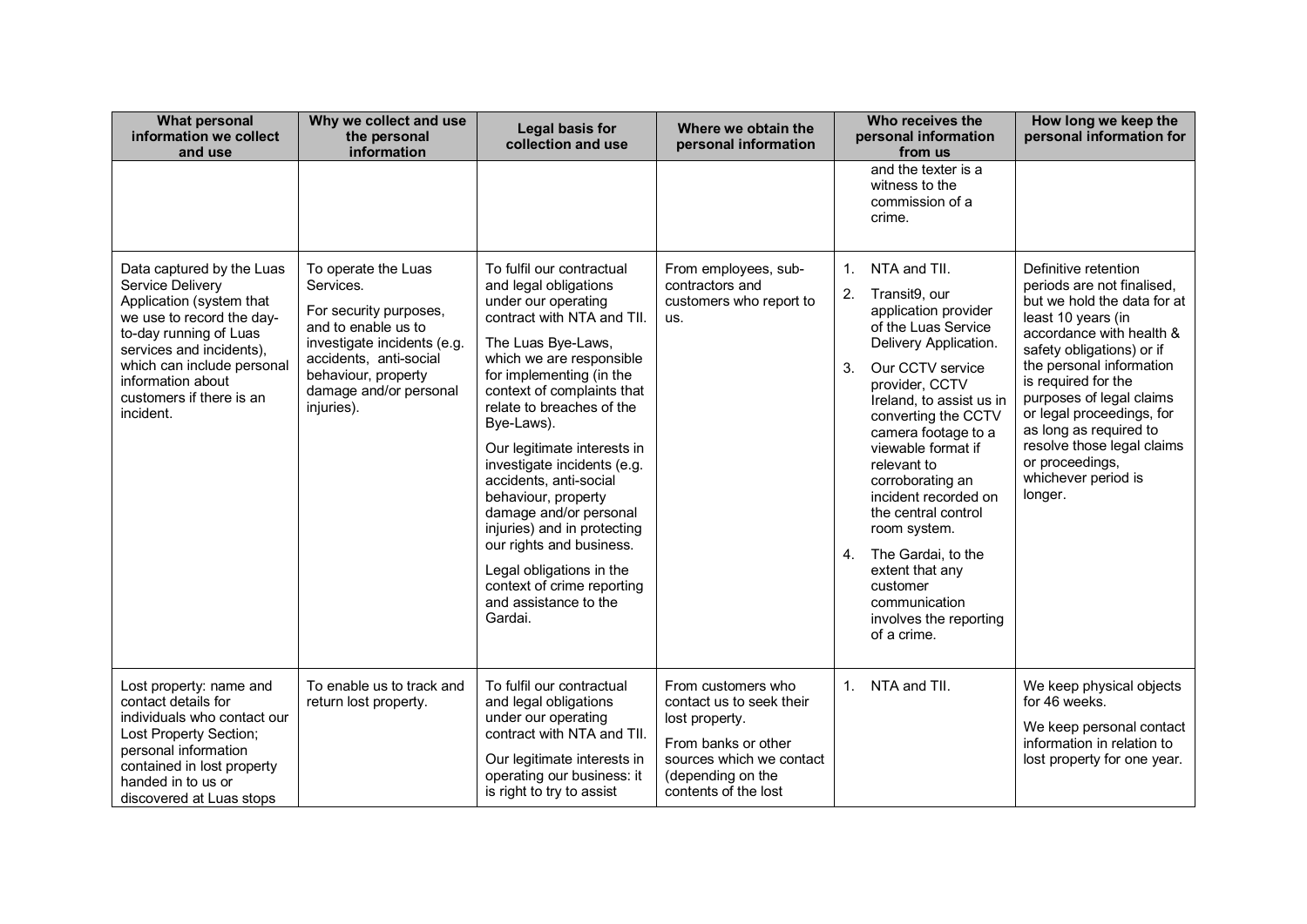| <b>What personal</b><br>information we collect<br>and use                                                                                                                                                                                  | Why we collect and use<br>the personal<br>information                                                                                                                                             | <b>Legal basis for</b><br>collection and use                                                                                                                                                                                    | Where we obtain the<br>personal information                                                                                                            | Who receives the<br>personal information<br>from us                                                                                                                                                                                                                             | How long we keep the<br>personal information for                                                                                                                                                                                                                                                                                                                    |
|--------------------------------------------------------------------------------------------------------------------------------------------------------------------------------------------------------------------------------------------|---------------------------------------------------------------------------------------------------------------------------------------------------------------------------------------------------|---------------------------------------------------------------------------------------------------------------------------------------------------------------------------------------------------------------------------------|--------------------------------------------------------------------------------------------------------------------------------------------------------|---------------------------------------------------------------------------------------------------------------------------------------------------------------------------------------------------------------------------------------------------------------------------------|---------------------------------------------------------------------------------------------------------------------------------------------------------------------------------------------------------------------------------------------------------------------------------------------------------------------------------------------------------------------|
| or on trams. (This can<br>include ID cards or bank<br>cards.)                                                                                                                                                                              |                                                                                                                                                                                                   | customers in obtaining<br>their lost property.                                                                                                                                                                                  | property) to enable us to<br>track down the owner.<br>(Note we return lost bank<br>cards to the relevant<br>banks.)                                    |                                                                                                                                                                                                                                                                                 |                                                                                                                                                                                                                                                                                                                                                                     |
| Name, contact details,<br>claim information and<br>payment details relating to<br>customer who seek<br>refunds.                                                                                                                            | To enable us to process<br>refunds.                                                                                                                                                               | To fulfil our contractual<br>obligations to Luas<br>customers.<br>To fulfil our contractual<br>and legal obligations<br>under our operating<br>contract with NTA and TII.                                                       | From customers seeking<br>the refunds.                                                                                                                 | 1.<br>Realex (our payment<br>processing service<br>provider), for refunds<br>to credit/ debit cards.<br>2.<br>NTA and TII,<br>including Leap<br>(NTA/TII), for refunds<br>to Leap cards.<br>RW Pierce, for<br>3 <sub>1</sub><br>refunds by cheque.                              | We keep refund file<br>(containing the claimant's<br>personal information) for<br>4 months on our live files<br>and then in archive files<br>for one year.<br>The refund amount (which<br>does not contain any<br>personal information) is<br>held by our Account<br>Department for the<br>current year plus 5 years.                                               |
| Anonymised Data<br><b>Collection trial: Mobile</b><br>Access Control (MAC)<br>address, Log Data,<br>Opposed MAC address,<br>Cookies, IP address, Data<br>relating to customer<br>queries and opposition<br>requests received via<br>email. | To enable us to better<br>understand how Luas<br>customers move through<br>the Luas network allowing<br>us to improve the Luas<br>service and meet the<br>growing needs of the<br>Luas customers. | Legitimate interest of the<br>controller, which consists<br>of testing a device for<br>measuring the flow of<br>passengers by developing<br>aggregated and<br>anonymous statistics to<br>optimize public transport<br>services. | From customers by<br>detecting passively<br>emitted signals (probe<br>requests) of electronic<br>devices using Wi-Fi<br>sensors installed on<br>trams. | 1.<br>Flowly SAS (data<br>collection service<br>provider) for<br>Anonymised Data<br>Collection trial by<br>providing technology<br>and assisting us in<br>processing collected<br>data.<br>2.<br>OVH, for storage of<br>collected data in a<br>secure dedicated<br>data centre. | Mobile Access Control<br>$\bullet$<br>(MAC) address is<br>retained for 3 hours.<br>• We keep Log Data for<br>24 hours.<br>Opposed MAC<br>$\bullet$<br>address is retained for<br>the duration of the trial.<br>Cookies on a<br>$\bullet$<br>dedicated to the trial<br>website are kept for<br>the duration of the<br>session.<br>IP address allowing<br>Opposed MAC |